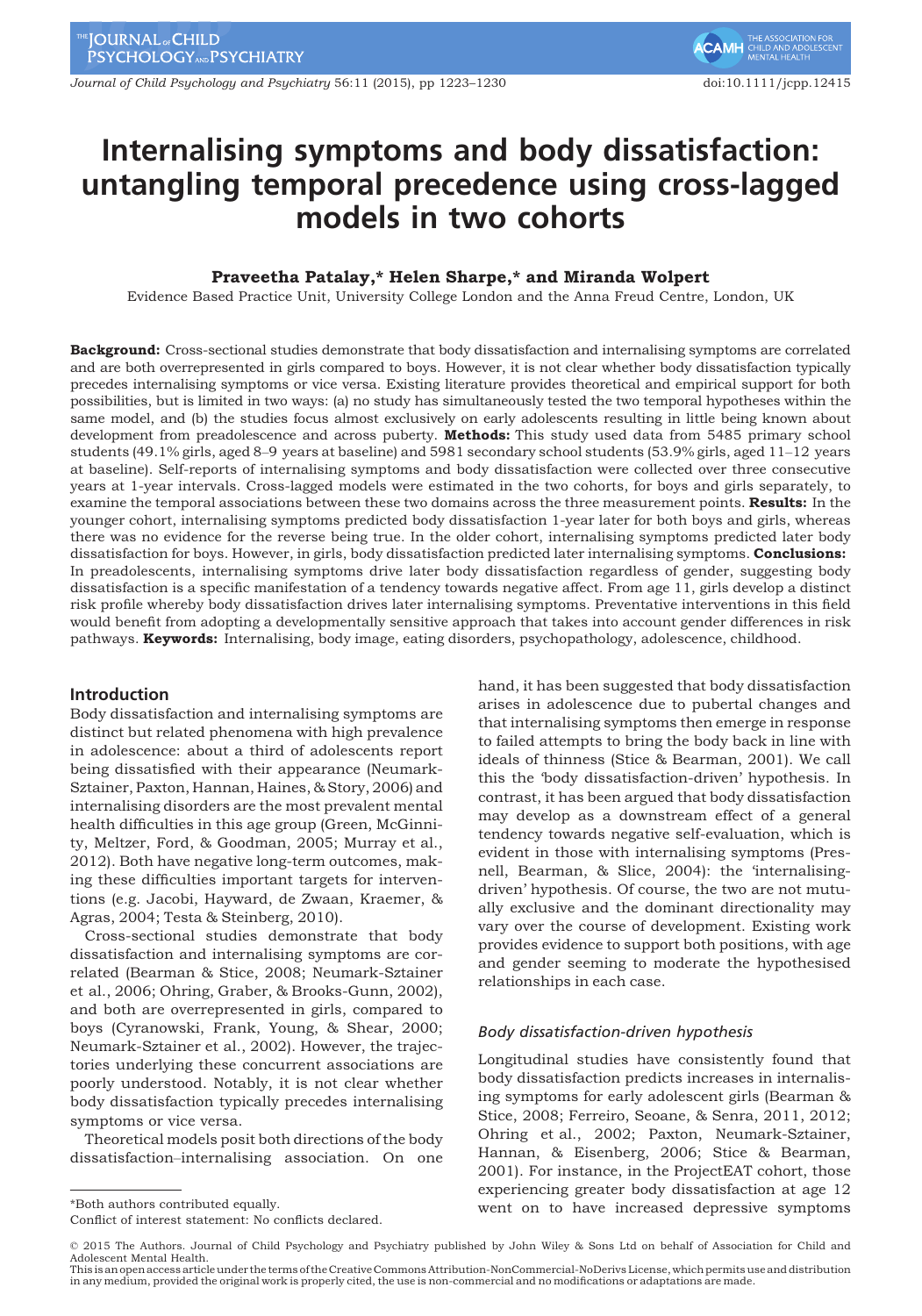5 years later (Paxton, Neumark-Sztainer et al., 2006).

In contrast to the established data for early adolescent girls, the findings are unclear for other populations. Although Ferreiro et al. have twice reported that body dissatisfaction predicted increased internalising symptoms in early adolescent boys (Ferreiro et al., 2011, 2012), several similar studies have found null results for this group (Bearman & Stice, 2008; Paxton, Neumark-Sztainer et al., 2006). Few studies have assessed the role of body dissatisfaction in younger children (e.g. those under 12 years) or in later adolescents (e.g. those aged over 15 years) making it unclear whether there are developmental periods of sensitivity for this association. In one exception, the ProjectEAT cohort showed that body dissatisfaction predicted internalising symptoms only in early adolescent girls and late adolescent boys (Paxton, Neumark-Sztainer et al., 2006). This is in line with the theory that boys are subjected to social pressures regarding appearances at an older age than girls (Holsen, Kraft, & Røysamb, 2001).

## Internalising-driven hypothesis

Turning to the inverse relationship – in which internalising symptoms predict later body dissatisfaction – a rather different story emerges. A substantial number of studies have assessed, but found no evidence for, a significant association between internalising symptoms and later body dissatisfaction in girls (Paxton, Eisenberg, & Neumark-Sztainer, 2006; Presnell et al., 2004; Quick, Eisenberg, Bucchianeri, & Neumark-Sztainer, 2013; Stice & Whitenton, 2002), although there have been some exceptions (Bearman & Stice, 2008; Chen & Jackson, 2009).

On the other hand, there is a growing body of evidence suggesting that this relationship between internalising symptoms and later body dissatisfaction may be present for adolescent boys. Both Presnell et al. (2004) and Bearman, Presnell, Martinez, and Stice (2006) report that depressive symptoms in early adolescent boys predicted the development of body dissatisfaction up to 2 years later. Similarly, in the ProjectEAT cohort, depressive symptoms were associated with increased body dissatisfaction in boys, over 5 and 10 years on from early and late adolescence (Paxton, Eisenberg, et al., 2006; Quick et al., 2013).

In summary, the existing literature provides evidence in favour of both (a) body dissatisfaction predicting later internalising symptoms and (b) internalising symptoms predicting later body dissatisfaction. There is more evidence for the former in girls and for the latter in boys.

# Limitations of existing literature

This literature is, however, limited in a number of ways. No study has simultaneously tested the two

temporal hypotheses in the same model. Holsen et al. (2001) did consider both directions of association in the same study, but their model did not include the two concurrently. In the separate models, body dissatisfaction was found to predict later internalising symptoms in early adolescent girls and late adolescent boys. The inverse relationship was not significant. Simultaneous modelling of the two relationships is important because it allows us to untangle potential underlying causal relationships that can indicate suitable targets from prevention efforts.

To date, studies have focused almost exclusively on early adolescents, with very few looking at children aged 12 years or under. Given the importance of pubertal changes in the theoretical links between body dissatisfaction and internalising symptoms (Bearman & Stice, 2008; Paxton, Neumark-Sztainer et al., 2006), it will be informative to assess this relationship from prepuberty into adolescence. In one exception, Ferreiro et al. (2012) assessed 10 year olds and found that body dissatisfaction was associated with later depressive symptoms in male children (aged 10) but not in female children (Ferreiro et al., 2012). This does not corroborate with the suggestion that boys have later onset of the body dissatisfaction–internalising relationship (Holsen et al., 2001). Further work is clearly needed to understand the dynamic nature of these longitudinal associations.

The existing literature has also largely been limited by small sample sizes which restrict the power of models to detect effects, especially given the existing evidence that the associations may well vary between the genders and across different ages. The exception to this difficulty is the ProjectEAT cohort (discussed above) in which 2,500 early and middle adolescent girls and boys have now been followed for 10 years (Quick et al., 2013). Further work of this scope is required to generalise the findings from this cohort with confidence.

## Aims of this study

Based on the status of the current literature, the aims of this study were as follows:

- 1. To examine the temporal associations between body dissatisfaction and internalising symptoms over a 3-year period using cross-lagged models in two cohorts.
- 2. To explore age and gender differences in these associations.

## Method **Participants**

Participants were 11,466 children and adolescents from two longitudinal cohorts, each with three time points at 1-year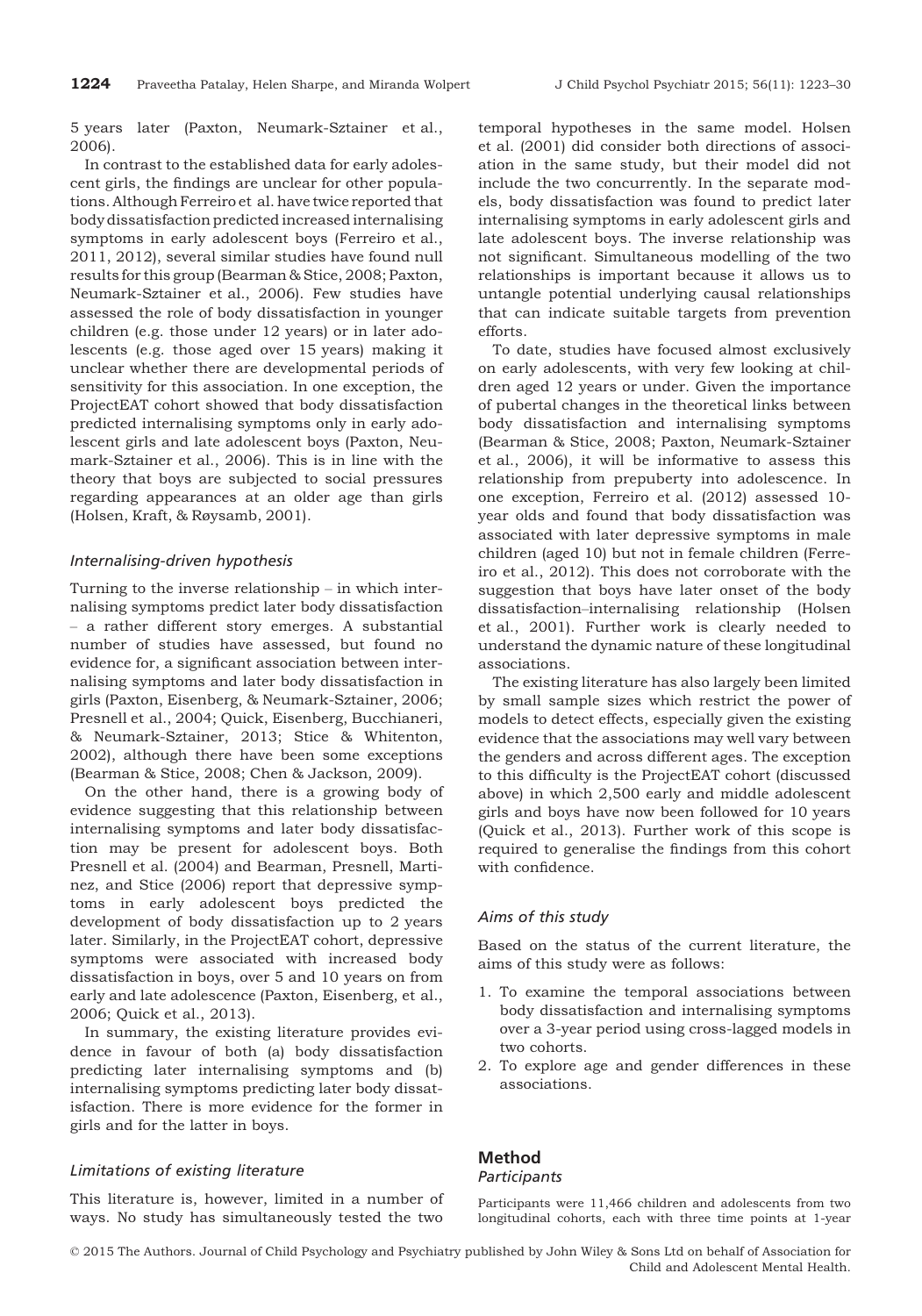intervals. Data were drawn from a wider study of mental health in schools in England (Wolpert et al., 2011).

In the younger cohort, children were in Year 4 (aged 8 and 9 years) at the first wave of data collection (T1, mean age = 8.70 years,  $SD = 0.31$ ). The three time points cover an age range of 8–11 years. Data were available for 5485 students (49.1% female,  $n = 2691$ ) from 138 state primary schools (representing a 94.5% response rate). Of these, 3346 had data at all three time points, 1311 participated at any two time points, and a further 828 had data available at only one time point. In terms of ethnicity, 73% were classified as White, 14.9% Asian, 5.3% Black, 3.9% Mixed ethnic background and 3% belonged to other ethnic groups or were unclassified. In comparison with national data, the proportion of children belonging to minority ethnic groups (27%) was higher than the 23% in primary schools nationally. As an indicator of deprivation, 22.3% of participants were eligible for free school meals (FSM), which is higher than the 17.3% in primary schools nationally (Department for Education, 2010).

In the older cohort, participants were 5981 (53.9% female,  $n = 3224$ ) children in Year 7 at the first time point (mean age = 11.71 years,  $SD = 0.31$ , from 37 state secondary schools. This represents a 95.2% response rate. Hence, the three time points cover an age range of 11–14 years. Data were available for 2647 participants at all three time points, 2181 at any two time points and 1153 had data available at one time point. In terms of ethnicity, 77.5% were classified as White, 12.2% Asian, 5.8% Black, 2.9% Mixed ethnic background, .6% other ethnicity and 1% were unclassified. Proportion of children belonging to minority ethnic groups (22.5%) was higher than the 19% in secondary schools nationally. Nineteen per cent of participants were eligible for FSM, and similar to the younger sample, this was higher than the 14.2% observed at national levels (Department for Education, 2010).

In both samples, comparisons of the characteristics of participants with data at all three waves and those without indicate that attrition was not biased based on gender but was significantly predicted by deprivation and ethnic minority status. Comparison of the study variables at time point one indicates that higher internalising scores and greater body dissatisfaction predicted missing data at any time point compared to those with complete data.

In sum, participants across the two cohorts were similar in terms of demographics and generalisability to the wider population, whereby both samples have consistent variations from national data in terms of slightly higher proportions of FSM eligible and ethnic minority participants.

## Procedure

Ethics permission for the collection of data utilised in this study was received from the research ethics committee of University College London. Schools were recruited to the study through the local authorities in England, and all pupils in the particular year group (at time 1 – Year 4 in primary and Year 7 in secondary schools) were eligible to participate in the study. Information regarding the study was sent, and consent for participation was sought from parents via mail at every time point. All participants received information about the study, including explanation of the confidentiality of their responses and their right to decline to participate and dropout at any time. The surveys were computer-based, and participants could access their questionnaire with a unique code that was assigned to them. The questionnaires were completed by participants using computers in school within the normal school day, usually in a structured session with their classmates. The procedure applied uniformly across participants in both cohorts and items in the measures were presented on screen one-by-one, with the option to skip items.

## Measures

#### Internalising symptoms

Internalising symptoms were measured using the Emotional Difficulties scale of the Me and My School questionnaire, which is a 10-item self-report scale (e.g. 'I feel lonely', 'I worry a lot') with three response options: never, sometimes and always (Deighton et al., 2013; Patalay, Deighton, Fonagy, Vostanis, & Wolpert, 2014). Responses are coded such that higher scores indicate greater internalising symptoms. Validation indicates that the measure has good content validity, internal reliability, discriminant capacity and construct validity (Deighton et al., 2013; Patalay et al., 2014). Cronbach's alpha ranged from .72–.79 at each time point in both cohorts.

#### Body dissatisfaction

Body dissatisfaction was assessed by responses to the question 'I like the way I look' with participants responding to a 3 point scale: never, sometimes and always coded 2, 1 and 0, respectively. As such a higher value represented greater dissatisfaction with one's body.

## Analysis

The main aim of this study was to investigate the competing hypotheses regarding longitudinal associations between body dissatisfaction and internalising symptoms. Specifically, is it that internalising symptoms drive later body dissatisfaction, or vice versa, is it that body dissatisfaction drives later internalising symptoms? In addition, we aimed to examine whether these relationships vary by both age and gender.

To investigate this, cross-lagged path models were estimated in both cohorts. The model accounted for temporal stability within each construct over time and concurrent correlations between the two constructs at each time point. Most importantly, the model included cross-lagged paths between constructs, between adjacent time points in both directions (i.e. internalising predicting body dissatisfaction and body dissatisfaction predicting internalising). Items of the internalising scale were included in the model to derive the latent internalising factor score at each time point, and as such, item thresholds were held constant across time and errors were correlated over time to limit measurement error. These crosslags allow simultaneous examination of the competing hypotheses, to estimate both amount and direction of effects while controlling for effects in the opposite direction. The fit of the models to the data was assessed using: root mean square error of approximation (RMSEA), where values closer to 0 represent good fit; the comparative fit index (CFI) and Tucker–Lewis index (TLI), where values closer to 1 indicate good fit; and the chi-square statistic. The cross-lagged models were estimated in Mplus 7 (Muthén & Muthén, 2012), using weighted least squares means and variance-adjusted estimation and imputation for the missing values based on full information maximum likelihood.

First, we carried out the analysis in the entire samples (boys and girls combined) and examined the moderator effects of gender using the grouping option in Mplus and examining differences in model fit (using *difftest* in Mplus) while constraining the pathways to be equal across gender and allowing them to vary. Based on this analysis, which indicated that gender significantly moderated the pathways (stability and lags) in both cohorts, we subsequently analysed four samples (younger girls, younger boys, older girls and older boys). The analyses were also conducted for complete cases only (listwise deletion), to examine the consistency of the results. As the results were very similar across the two approaches, for simplicity we present here only those results from the full (imputed) sample. There was one exception, in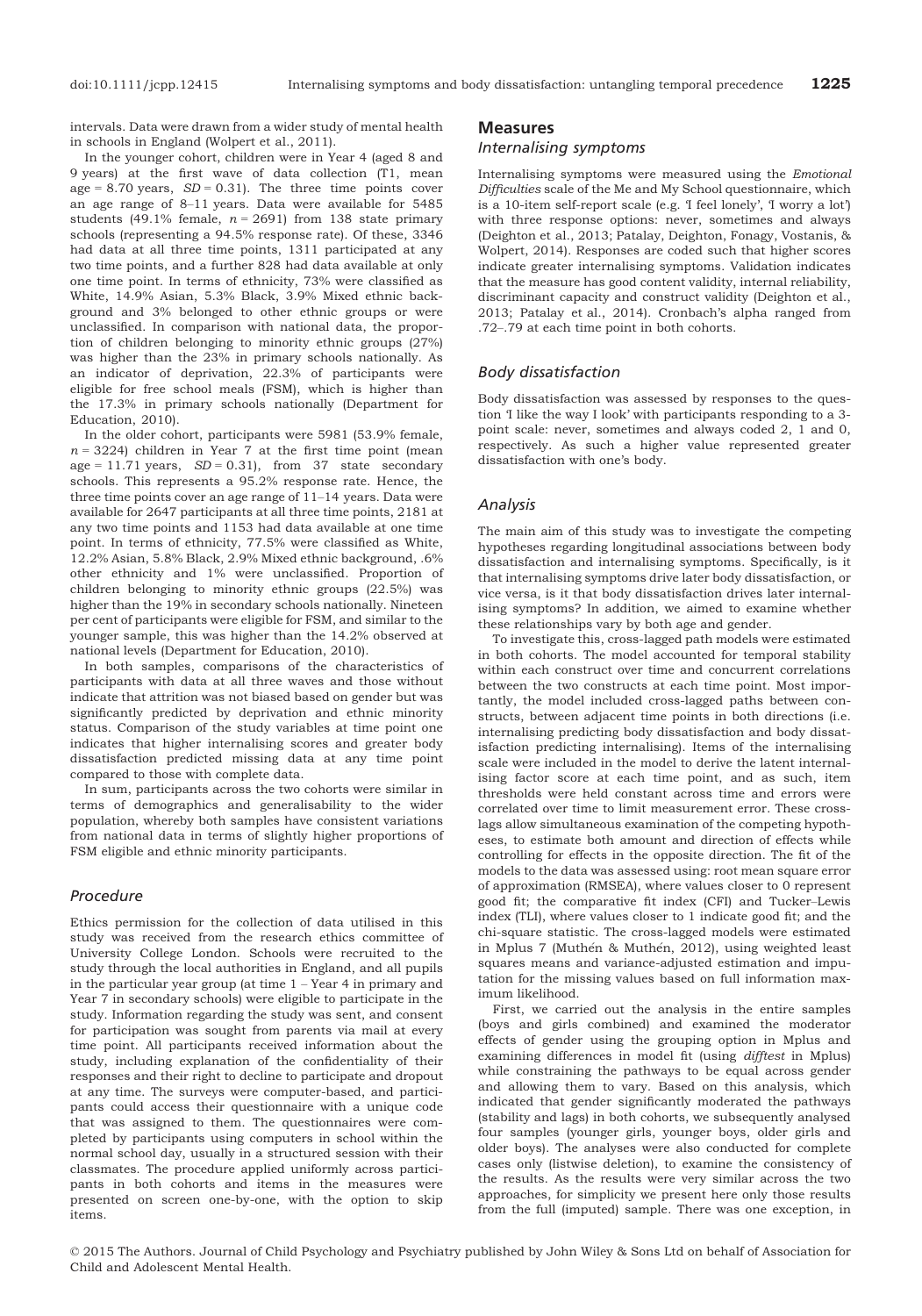the older girls, which we highlight in the main text of the results.

# Results

# Descriptive statistics

Table 1 presents descriptive statistics split by age and gender. Latent internalising symptoms factor scores were estimated at each time point across each sample and ranged from  $-1.29$  to 3.08. Responses to the body dissatisfaction item are presented in terms of proportion responding to each of the response options (always, sometimes and never) at each time point.

As can be seen in Table 1, expected differences were seen in levels of internalising symptoms and proportion indicating dissatisfaction with their bodies based on both age and gender. Overall, girls had higher internalising symptoms in both the younger and older cohorts compared to boys  $(t = 8.53 - 11.81,$  all  $p < .001$  and the mean levels of symptoms demonstrated an increasing trend from age 8 to 14 years. Body dissatisfaction demonstrated similar levels across time points in the younger cohort, but the proportions differ significantly across boys and girls  $(\chi^2 \ (2) = 9.10-66.94, \text{ all } p < .05)$ . In the older boys, around 10% report body dissatisfaction at all three time points. However, in the older girls, higher proportions report body dissatisfaction compared to boys  $(\chi^2 \quad (2) = 70.72{\text -}203.39, \text{ all})$  $p < .001$ , with an increasing trend from ages 11– 12 years (12.6%) to 13–14 years (21.3%). Additionally, a consistent decrease is observed in proportion attesting to be satisfied with their appearance.

# Cross-lagged models

First, models were estimated including pathways representing the 2-year time lags (i.e. time 1 to time 3) to investigate the possibility of unique predictions across these time points. However, these longer pathways were not significant and were hence excluded to achieve more parsimonious models. To estimate whether the paths were significantly moderated by gender, cross-lag models in each cohort were estimated, with all paths: (a) constrained to be equal

by gender and (b) unconstrained and allowed to vary freely by gender. Difference tests indicate that the unconstrained model fitted the data better than the constrained model (younger cohort  $\Delta \chi^2(11) = 31.36$ ,  $p = .001$ ; older cohort  $\Delta \chi^2(11) = 20.75$ ,  $p = .036$ ). Based on these findings, subsequent analyses were carried out separately for boys and girls, allowing the measurement model to be separately estimated for each sample (see Figures 1 and 2).

Model fit statistics (RMSEA, CLI, TLI and chisquare) are presented for each model in Figures 1 and 2. Overall, RMSEA in all four models was <.05, whereas CFI and TLI were >.90, indicating acceptable model fit (Bollen & Curran, 2006). The standardised coefficients for the model are shown in Figures 1 and 2 for each of the respective samples.

As can be seen from Figures 1 and 2, in both age groups, the stability coefficients indicate moderate to high stability in both constructs (.38–.74) over three measurement points. Concurrent association between the constructs indicated small-moderate correlations (.22–.36) between internalising symptoms and body dissatisfaction at any given time point.

Considering Figure 1, in the younger sample, the cross-lags indicate that internalising symptoms significantly predicted higher body dissatisfaction in the following year in both boys and girls, whereas the pathways from body dissatisfaction to internalising symptoms had small coefficients that were not statistically significant.

In the older sample (aged 11–14 years), the pattern of effects was different for girls and boys. As can be seen for the older girls in Figure 2A, the pathways from internalising symptoms to body dissatisfaction were not significant, whereas the pathways from body dissatisfaction predicting internalising at the subsequent time point were statistically significant (T1–T2,  $\beta$  = .08,  $p$  = .004; T2–T3,  $\beta$  = .10,  $p$  < .001). In the older girls, when the analysis was conducted on complete cases only the pathway from internalising symptoms at Time 2 to body dissatisfaction at Time 3 was also statistically significant ( $\beta = .09$ ,  $p < .001$ , suggesting that in females of this age group, internalising symptoms might still be a predictor of future body dissatisfaction. The inconsistency in findings for the internalising-driven

Table 1 Descriptive statistics for internalising symptoms and body dissatisfaction

|                           | Internalising symptoms <sup>a</sup> [mean factor score $(SD)$ ] |                           |                           | Body dissatisfaction <sup>b</sup> [% always/sometimes/never <sup>c</sup> ] |                                 |                                  |
|---------------------------|-----------------------------------------------------------------|---------------------------|---------------------------|----------------------------------------------------------------------------|---------------------------------|----------------------------------|
|                           | Time 1                                                          | Time 2                    | Time 3                    | Time 1                                                                     | Time 2                          | Time 3                           |
| Younger girls             | 0.25(0.49)                                                      | 0.24(0.57)                | 0.29(0.60)                | 54.9/34.2/10.8                                                             | 52.3/36.8/10.9                  | 45.7/43.9/10.4                   |
| Younger boys              | 0.006(0.50)                                                     | 0.014(0.62)               | 0.022(0.65)               | 58.6/29.4/12.0                                                             | 56.8/33.3/9.8                   | 58.4/34.5/7.0                    |
| Older girls<br>Older boys | 0.30(0.64)<br>0.025(0.65)                                       | 0.40(0.63)<br>0.032(0.67) | 0.47(0.61)<br>0.037(0.69) | 35.0/52.4/12.6<br>46.7/43.2/10.1                                           | 26.3/58.6/15.1<br>41.7/48.9/9.4 | 20.6/58.1/21.3<br>40.5/48.4/11.2 |

 $\mathrm{^{a}S}$ cores ranged from  $-1.29$  to 3.08.<br>  $\mathrm{^{b}F}$ stimates based on all data availa

**Estimates based on all data available at each time point.** 

c In response to 'I like the way I look'.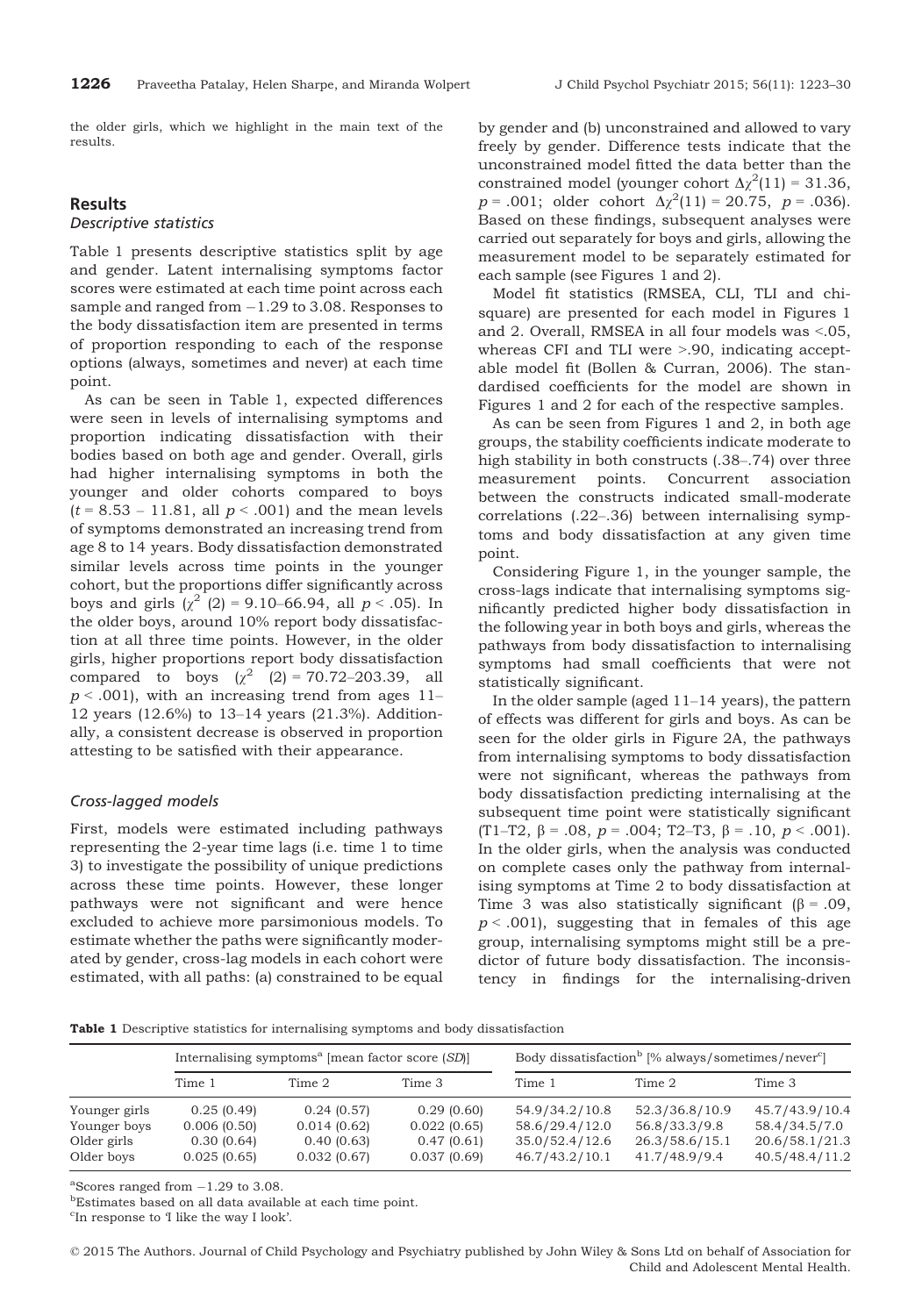hypothesis in adolescent girls in the two samples (complete cases and full sample) might be due to the biased attrition in relation to these constructs. For the older boys (Figure 2B), the directionality of effects was similar to younger boys and girls whereby internalising symptoms predicted future body dissatisfaction significantly (T1–T2,  $\beta = .09$ ,  $p = .003$ ; T2–T3,  $\beta = .14$ ,  $p < .001$ ) and body dissatisfaction did not predict internalising symptoms.

# **Discussion**

## Summary of these results

The aim of this study was to explore the temporal precedence of internalising symptoms and body dissatisfaction and to understand how these associations may vary across childhood and adolescence and between genders. This study was the first to test the two competing temporal hypotheses within the same model, giving the unique advantage of allowing us to directly compare the relative strength of the associations, allowing us to untangle the question of 'which drives which for whom'.

This study found marked age and gender differences in the associations between body dissatisfaction and internalising symptoms. In the younger sample, greater internalising symptoms consistently predicted greater body dissatisfaction 1-year later, for both genders, with no evidence for an inverse relationship. In the older sample, this held true for boys. For girls, although there was some evidence for continuing internalising-driven body dissatisfaction,

**(A)**

the inverse relationship was more salient, that is greater body dissatisfaction predicted later internalising symptoms. This suggests that some level of bidirectionality in these longitudinal relationships exists in adolescent girls. In terms of the magnitude of the associations (using a standardised r interpretation, Durlak, 2009), the significant pathways were mostly small to medium effects, suggesting these are meaningful relationships of sufficient strength to warrant attention.

## Links with previous studies

These findings both corroborate and extend existing studies in this field. When taken collectively, the existing research supports a moderating effect of gender. The gender-specific findings in the older sample are in line with existing research findings: the majority of studies in adolescents show internalising problems being associated with later body dissatisfaction for boys (Bearman et al., 2006; Paxton, Eisenberg, et al., 2006; Quick et al., 2013) and body dissatisfaction being associated with later internalising problems for girls (Bearman & Stice, 2008; Ferreiro et al., 2011; Paxton, Neumark-Sztainer et al., 2006). What the current study adds is that we can now be confident that the directionality of these associations holds even when taking into account the potential for the reverse being true while also controlling for stability within constructs over time.

The findings for the younger cohort, with children aged 8–11 years, add to a far less well-established







*n* = 2,794, RMSEA = .042 (.041, .043), CFI = .90, TLI = .90,  $\chi^2$  (525) = 3,106.05

Figure 1 Cross-lagged models for (A) younger girls and (B) younger boys (aged 8–11 years)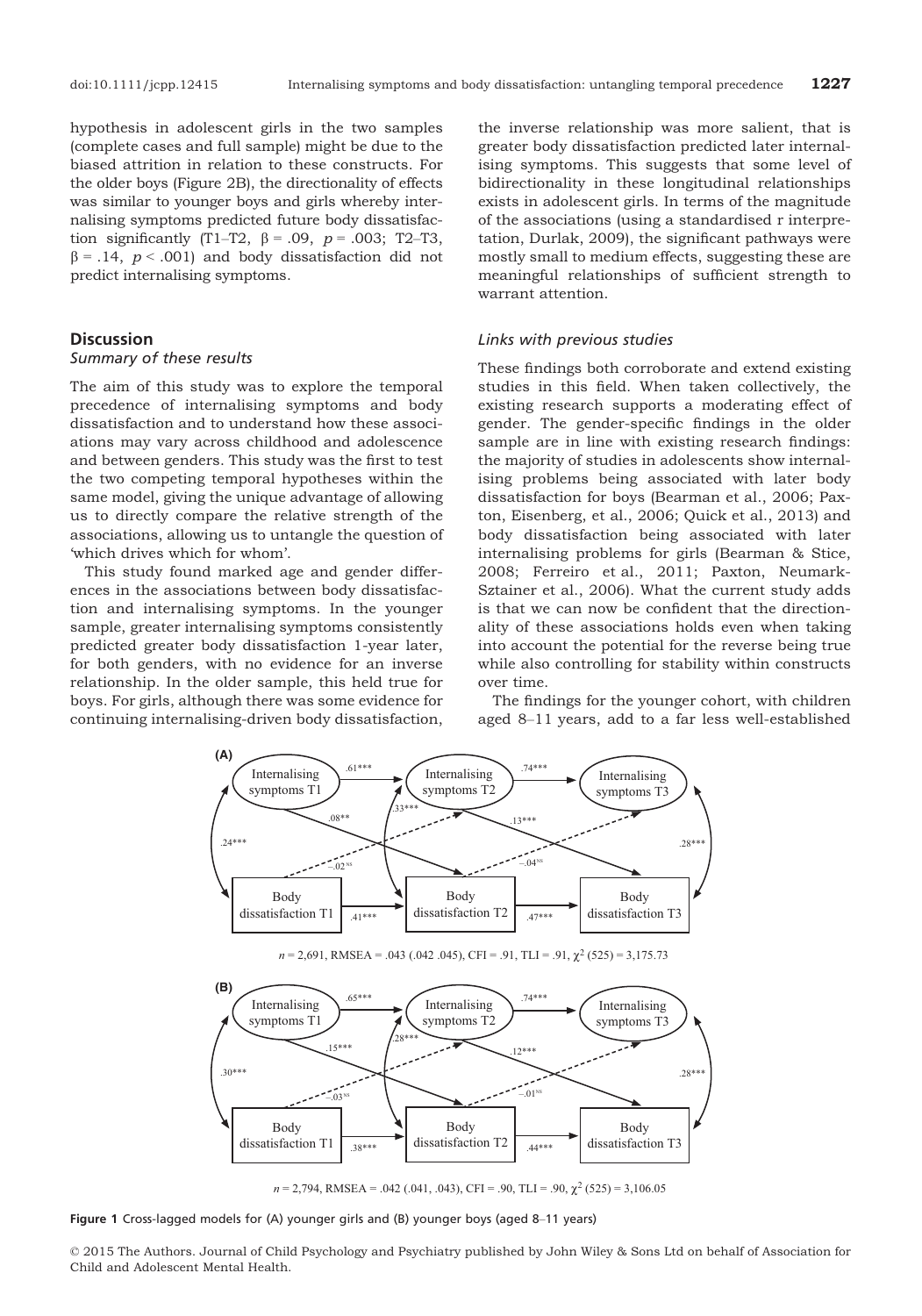

 $n = 3,224$ , RMSEA = .039 (.038, .040), CFI = .93, TLI = .92,  $\gamma^2$  (525) = 3,086.83



*n* = 2,757, RMSEA = .038 (.036, .039), CFI = .91, TLI = .91,  $\chi^2$  (525) = 2,576.93

Figure 2 Cross-lagged models for (A) older girls and (B) older boys (aged 11–14 years)

literature. In the one previous longitudinal study with a young sample (although note that children were aged 10 years at baseline, compared with 8 years in the current study), body dissatisfaction was found to predict later depressive symptoms for both boys and girls (Ferreiro et al., 2012). These findings stand in contrast to the clear message from the current study that, in the younger age group, internalising symptoms consistently predicted later body dissatisfaction for both genders (with the reverse not being true). It is possible that age and sample differences could explain these different findings. However, it is also important to note that Ferreiro et al. (2012) did not test competing temporal hypotheses simultaneously, meaning that the potential bidirectionality of these effects was not taken into account.

Taken collectively, the findings support the theory of a gender-specific vulnerability for girls, but one that only emerges during early adolescence. One potential explanation is that, due to a general negative cognitive bias, those children that experience internalising symptoms also go on to feel negatively about their body (Beck, 2002). Then, as children transition into adolescence, boys continue on this 'internalising-driven' trajectory, whereas girls deviate from it. For girls, it appears that the salience of body image increases at this point (Adams, Katz, Beauchamp, Cohen, & Zavis, 1993; Blowers, Loxton, Grady-Flesser, Occhipinti, & Dawe, 2003), meaning that body dissatisfaction comes to dominate as a risk factor for later internalising symptoms.

Given the timing of this gender-specific vulnerability, it seems plausible that this reflects risk specifically triggered by pubertal changes (e.g. in terms of physical development and changing gender roles and expectations). As girls go through puberty, their bodies tend to move further away from the appearance ideals presented in mass media, whereas for boys, the reverse is true (McCarthy, 1990). As such, responses to body dissatisfaction in girls (e.g. dieting) are less likely to be effective, explaining why this would result in the development of internalising symptoms (Bearman & Stice, 2008). There is also evidence that, during this period, girls tend to self-objectify more than boys (Siegel, Yancey, Aneshensel, & Schuler, 1999), experience more teasing around weight and shape (Ata, Ludden, & Lally, 2007), and perceive more pressure from friends and family to be thin (Ata et al., 2007; McCabe & Ricciardelli, 2001). These mechanisms may explain why the salience of body image increases for girls in particular at this point and why this may drive an increased propensity for internalising symptoms.

The findings from this study also have implications for our understanding of the gender disparities in the prevalence of a range of internalising disorders (Green et al., 2005). This study adds to the work of others that have pointed to body dissatisfaction as a key risk factor which may help to explain these gender-specific trajectories (Bearman & Stice, 2008; Stice & Bearman, 2001). As can be seen from the results in this study, body dissatisfaction seems to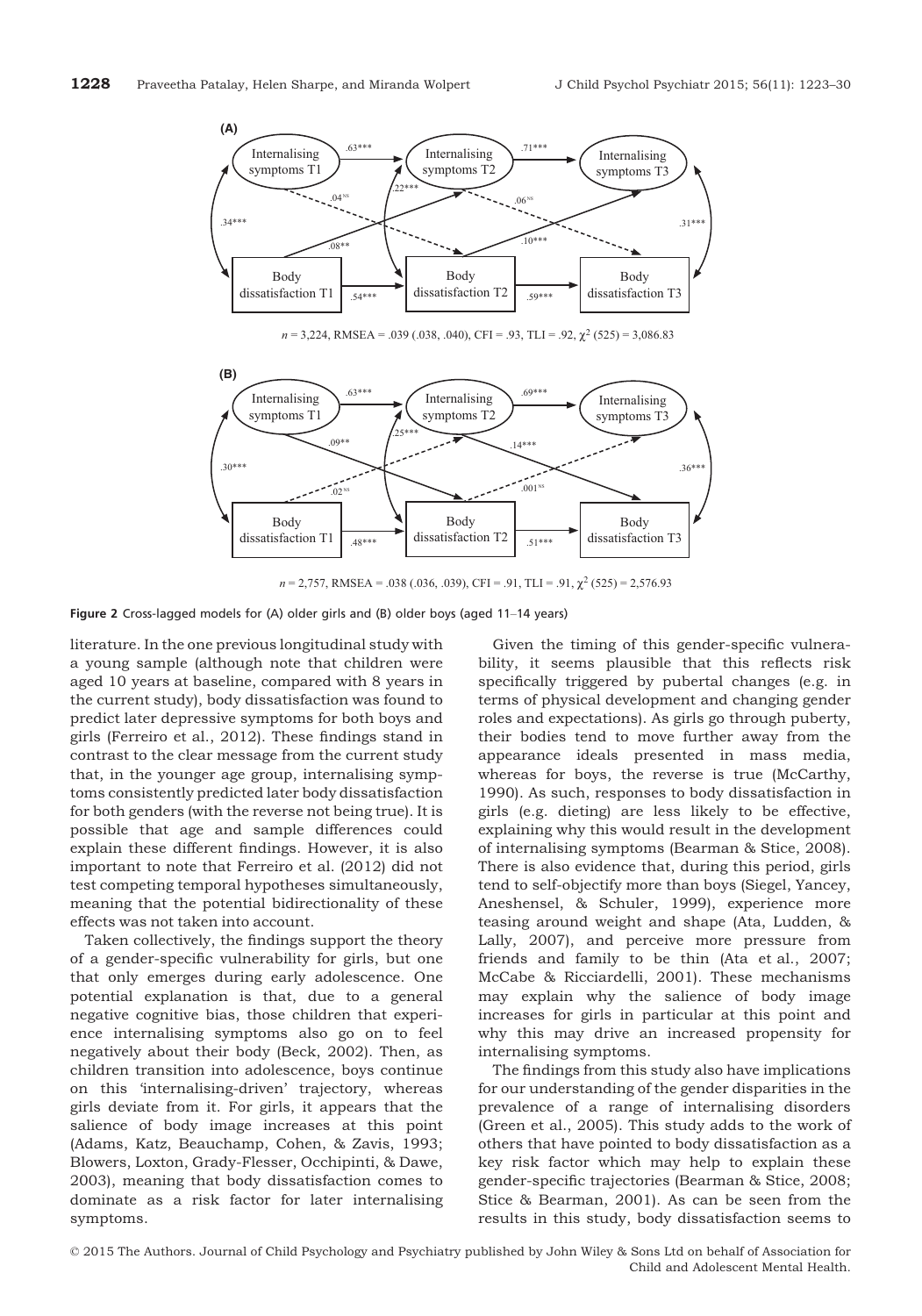emerge as a specific risk factor for girls in early adolescence, which might help to explain why a greater numbers of girls experience internalising symptoms and clinical presentations of internalising disorders.

# Strengths and limitations of this work

A strength of this study is the large, broadly representative sample of children and adolescents across England and the inclusion of two cohorts spanning different developmental stages, with parity in procedure and measures. Additionally, the large sample size meant that the study was sufficiently powered to conduct the cross-lagged models incorporating latent variables with correlated errors over time, thus minimising measurement error.

However, the study does include some limitations. The available measure of body dissatisfaction was a single item, rather than a fully validated scale. At best, this item captures a limited concept of body dissatisfaction: it is focused solely on a global evaluation of appearance, hence providing no information on cognitive, perceptual or behavioural components, or on specific aspects of appearance (e.g. weight, shape, muscularity; Cash & Smolak, 2011). This generic focus may be particularly problematic for this study, given the known differences between boys' and girls' experiences of body dissatisfaction (e.g. the differential focus on muscularity as opposed to thinness, Cafri & Thompson, 2004).

The study does not include measures of a number of key variables that may be potential confounders or mechanisms of the relationships explored here. These include, for example, body mass index and pubertal status. These are important constructs to consider in the development of body dissatisfaction and internalising symptoms (Siegel et al., 1999). Future work would benefit from including these data in cross-lagged models of this kind.

The scale of this study meant that we were limited to self-reported measures. These limitations reflect a general difficulty of large community-based studies: what is gained in sample size is often lost in the number and complexity of measures that it is possible to administer. This work may be complemented, however, by smaller scale studies using

sophisticated measurement approaches including clinical interviews and psychological testing.

#### Implications and future directions

The implications of this study are that it may be helpful to create intervention programmes that reflect gender-specific trajectories of risk during adolescence. Targeting internalising symptoms may have downstream benefits for younger children and adolescent boys' body dissatisfaction, but preventative interventions for adolescent girls may be best placed to target body dissatisfaction as well.

The intimate link between body dissatisfaction and internalising symptoms in this study suggests that intervention researchers from both fields would benefit from measuring outcomes encompassing both constructs. Without this, downstream benefits of preventative programmes targeting one area may not be recognised.

Given the limitations of this study, future work determining whether these findings can be replicated in other large cohort studies would be valuable, in addition to exploring these relationships at different developmental stages (e.g. late adolescence, early adulthood). In particular, using cross-lagged models to (re-)analyse data that have the potential to examine longitudinal associations between body dissatisfaction and internalising symptoms would help to elucidate the true directionality underlying these constructs.

## Acknowledgements

The authors thank the Department for Children, Schools and Families (now Department for Education), England, for funding the research. They are grateful to the members and advisors of the research group involved in the wider project, and the staff and students of participating schools for their contributions to this research. The authors have declared that they have no competing or potential conflicts of interest.

#### Correspondence

Praveetha Patalay, University College London and the Anna Freud Centre, 12 Maresfield Gardens, London NW3 5SU, UK; Email: praveetha.patalay.11@ucl.ac.uk

## Key points

- Body dissatisfaction and internalising symptoms are correlated but temporal patterns in their development are not clear.
- Body dissatisfaction in preadolescence is driven by internalising symptoms in boys and girls.
- In early adolescence, internalising symptoms continue to drive body dissatisfaction in boys, whereas, in girls, body dissatisfaction becomes the more salient driver of internalising symptoms.
- Preventative interventions would benefit taking into account age and gender differences in risk pathways.